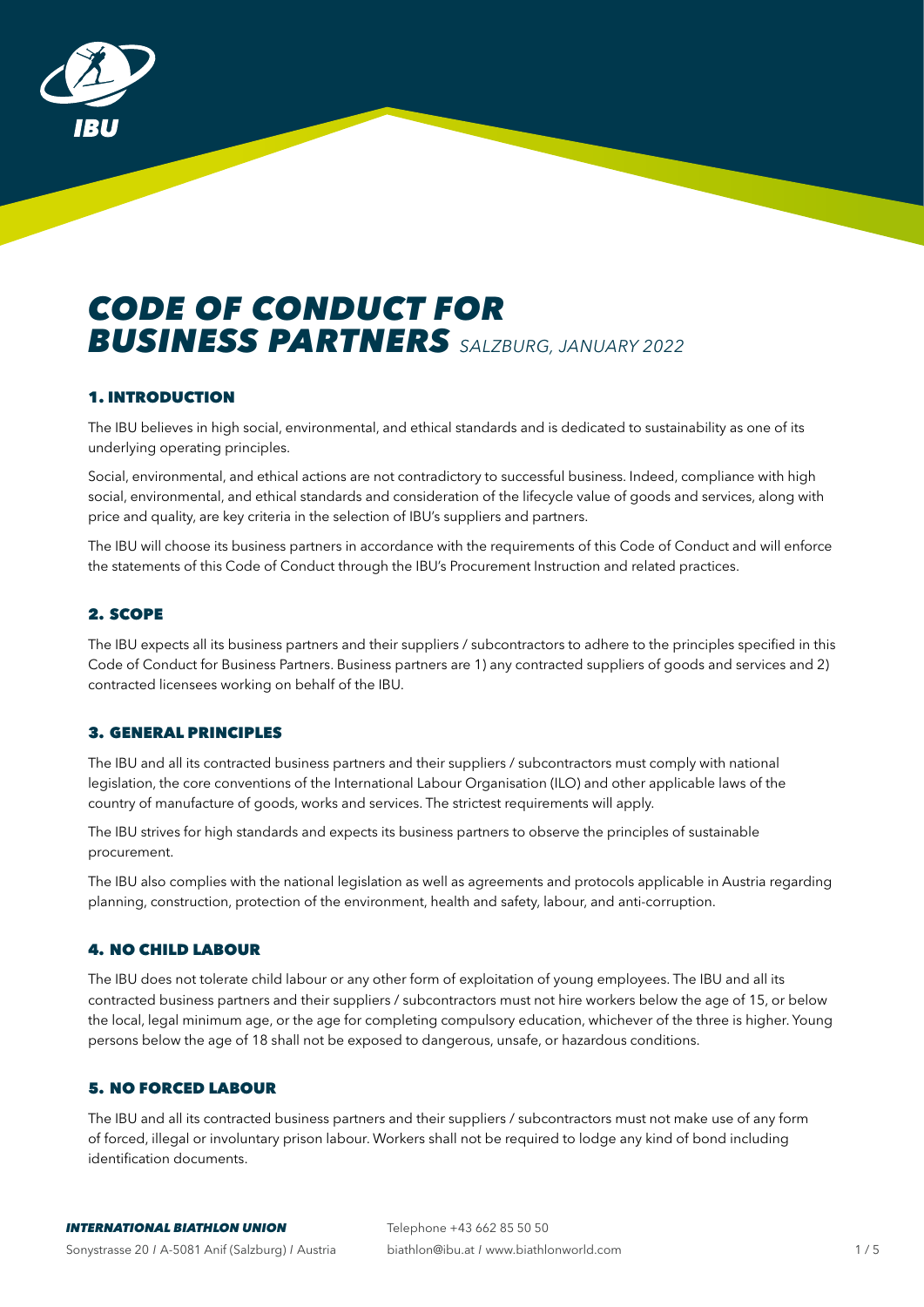

# 6. COMPENSATION

The IBU and all its contracted business partners and their suppliers / subcontractors must comply with all legal requirements on wages, pay at least the minimum wage or the appropriate prevailing wage, whichever is higher, and provide any other benefits required by law or contract.

There are no illegal and unjustified wage deductions, including but not limited to those effected by way of direct or indirect disciplinary measures. Sanctions, fines and other penalties or disciplinary measures must conform to applicable national and international regulations and be imposed in accordance with internationally recognized human rights.

## 7. WORKING HOURS

The IBU and all its contracted business partners and their suppliers / subcontractors must ensure that their employees are not obliged to work in excess of the regular workweek and maximum overtime allowed by the local labour law.

A regular workweek shall not exceed 48 hours and one day off shall be guaranteed for every seven-day period. A regular working day shall provide at least a daily rest period of 11 hours between the end of the working day and the beginning of the following working day. Both regulations apply unless stricter national regulations apply.

Only in case of exceptional circumstances, overtime shall be permitted subject to the respective national regulations. In any case, overtime shall be compensated separately.

## 8. FREEDOM OF ASSOCIATION AND COLLECTIVE BARGAINING

The IBU and all its contracted business partners and their suppliers / subcontractors must guarantee the rights of their employees to join unions and to bargain collectively. These rights must be given without fear of harassment, interference, or retaliation.

Where the freedom of association or collective bargaining is restricted by law, the IBU and all its contracted business partners and their suppliers / subcontractors may not hinder the development of parallel means for independent and free association and bargaining.

## 9. NO DISCRIMINATION

The IBU and all its contracted business partners and their suppliers / subcontractors must strictly reject discrimination of any kind on whatever grounds, be it race, colour, sex, sexual orientation, language, religion, political or other opinion, national, ethnic or social origin, property, birth, disability or other status in accordance with the International Olympic Committee's (IOC) Code of Ethics. All forms of harassment and abuse, be it physical, professional, or sexual, and any physical or mental injuries are not tolerated.

# 10. SAFE AND HYGIENIC WORKING CONDITIONS

The IBU and all its contracted business partners and their suppliers / subcontractors must provide a safe and hygienic work environment for all employees which at least comply with local health and safety laws.

The IBU and all its contracted business partners and their suppliers / subcontractors must take adequate precautions to prevent accidents and injuries at the workplace and shall actively promote good occupational health and safety practices. Putting the safety of persons first is a central requirement for the IBU.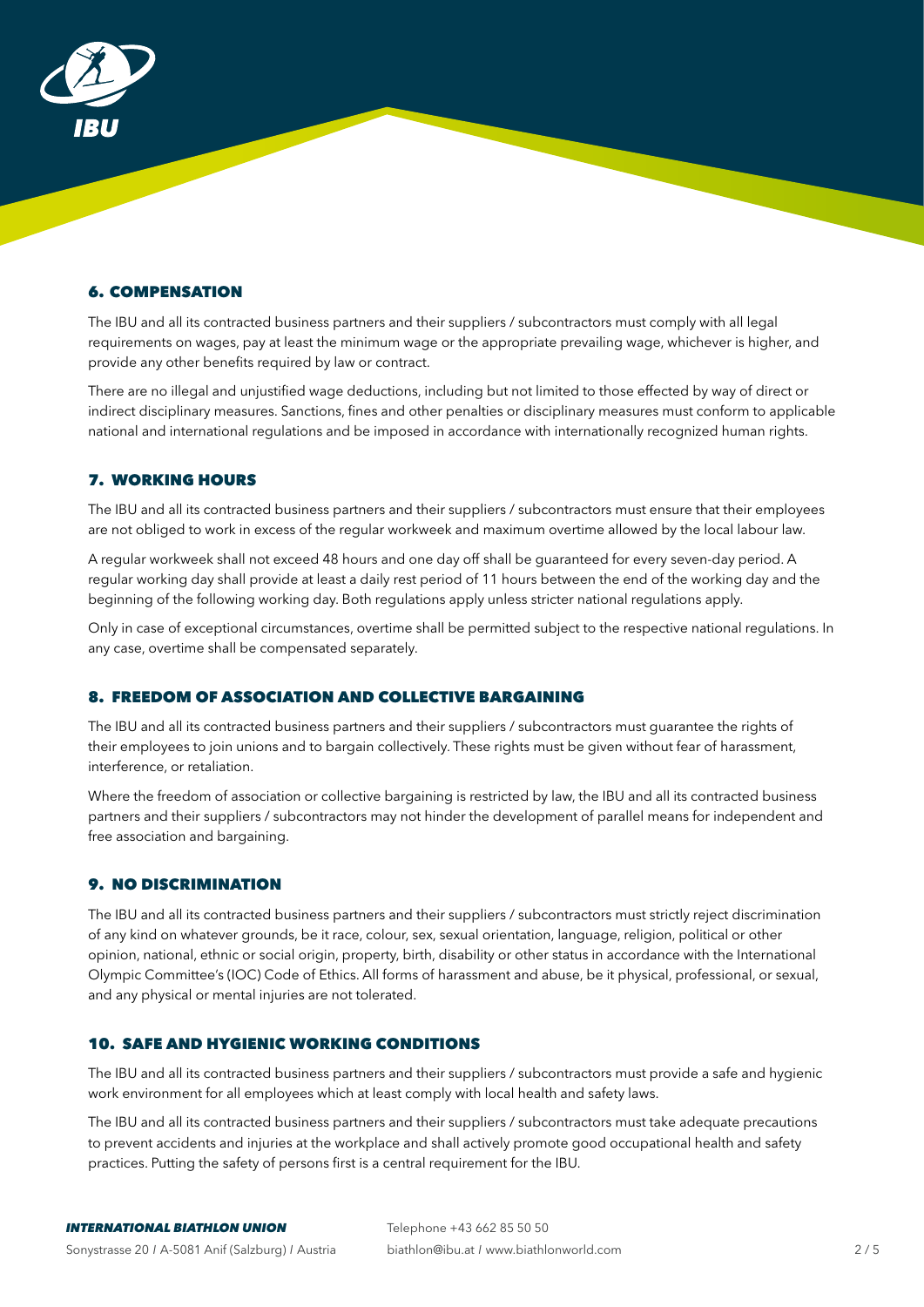

Where accommodation is provided for workers, IBU's business partners and their suppliers / subcontractors must ensure clean and safe conditions and the basic needs of workers shall be met.

# 11. NO ILLEGAL LAND GRABBING

The IBU and all its contracted business partners and their suppliers / subcontractors must neither practice nor tolerate any kind of illegal land grabbing. Land and property rights must be strictly respected.

## 12. ENVIRONMENTAL COMPLIANCE

The IBU and all its contracted business partners and their suppliers / subcontractors must respect applicable environmental protection legislation or international industry standards, whichever is higher.

The IBU and all its contracted business partners and their suppliers / subcontractors must observe legislation and standards prescribed for waste management, for the handling and disposal of chemicals and other hazardous substances as well as for emissions and wastewater treatment. Any illegal dumping and burning of waste and any release of untreated wastewater in nature must be strictly prohibited. Regulations on limit values of hazardous chemicals and substances within the manufacturing process as well as in the end-product, must be met.

The IBU and all its contracted business partners and their suppliers / subcontractors must take adequate precautions to prevent accidents and environmental disasters.

## 13. ENVIRONMENTAL SPECIFICATIONS IN TENDERS

The IBU and all its contracted business partners and their suppliers / subcontractors must strictly observe any environmental requirement that is defined in tenders or specification of goods, works and services, e.g. defined substances, material content or limit values, requirements on recyclability, waste management, certifications, energy consumption etc. Where tenders include specifications on certification, business partners and their suppliers / subcontractors must be able to provide a valid certificate upon request.

# 14. ENVIRONMENTAL MANAGEMENT

Reducing and mitigating the environmental impact of biathlon sport is one of IBU's sustainability focus areas. Business partners and their suppliers / subcontractors are encouraged to adopt an environmental management system, e.g., ISO 14001 ff. and measure and reduce their environmental impact.

## 15. USE OF MINIMUM IMPACT MATERIALS

The IBU and all its contracted business partners and their suppliers / subcontractors are encouraged to use materials with minimum impact on the environment and minimum exposure to human health. This includes the use of secondary materials from re-used or recycled content, the use of recyclable materials, the minimised use of hazardous chemicals and the use of certified origin / content (e.g., wood, food) whenever reasonable.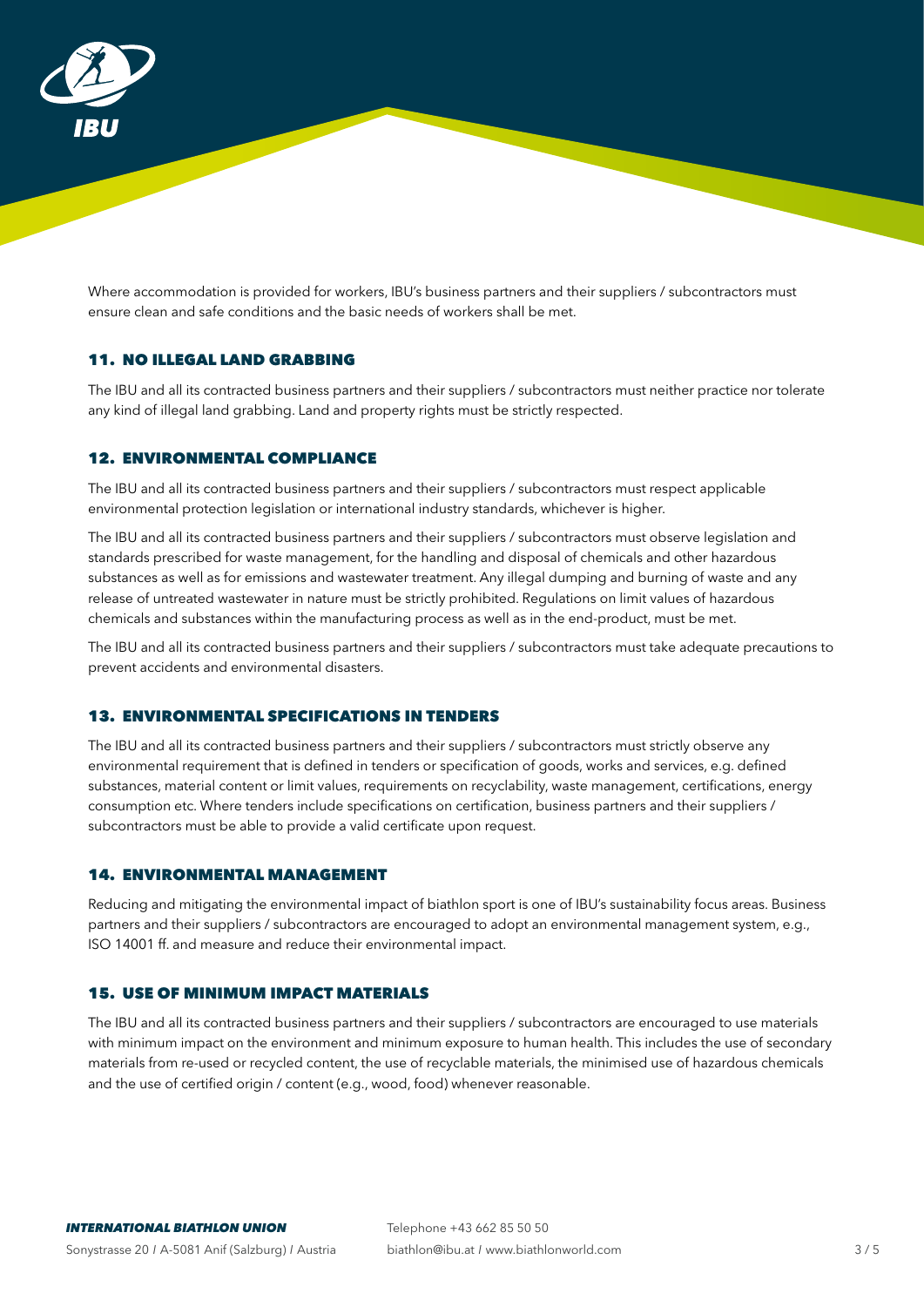

# 16. MINIMUM IMPACT PRODUCTS AND SERVICES

The IBU and all its contracted business partners and their suppliers / subcontractors are encouraged to support the IBU's goal to minimise their climate impact and maximise their environmental and social sustainability.

Products and services should apply high environmental standards throughout the manufacture, use-phase, and post-event use, wherever reasonable. Product design should consider resource and energy efficiency as well as low level emissions during the use phase and re-usability or recyclability at end-of-life. Waste and packaging should be minimised. Eco-friendly transport modes should be utilised whenever possible.

## 17. TRANSPARENCY

The IBU and all its contracted business partners are obliged to apply the generally accepted principles of transparency, especially to notify the contracting authority / entity of all involved subcontractors when applicable.

Business partners must be able and willing to disclose suppliers and manufacturing locations to the contracting authority / entity upon request.

#### 18. NO CORRUPTION

The IBU does not tolerate any form of bribery or corruption, and all its business partners and their suppliers / subcontractors must conduct themselves in this manner.

The IBU and all its contracted business partners and their suppliers / subcontractors must ensure full compliance with applicable national and international regulations on anti-corruption and bribery.

The IBU and all its contracted business partners and their suppliers / subcontractors must neither accept nor offer invitations, grants, gifts, or other advantages (either directly or indirectly through third parties) which may violate anti-corruption legislation, may be inappropriate or may be in anticipation of improper benefit in return or any other preferential treatment

The IBU and all its contracted business partners and their suppliers / subcontractors must avoid conflicts of interest that may lead to corruption risks.

## 19. FAIR COMPETITION

The IBU and all its contracted business partners and their suppliers / subcontractors must ensure full compliance with applicable competition laws, in particular not making unlawful agreements or arrangements in tender procedures. This includes the influence of pricing and discriminative exchange of competitively sensitive information.

## 20. COMPLAINTS

Complaints or information regarding violations of this Code of Conduct may be reported to the IBU at any time and anonymously. All business partners and their suppliers / subcontractors guarantee that individuals filing complaints will not be subject to reprisals or disciplinary action of any kind.